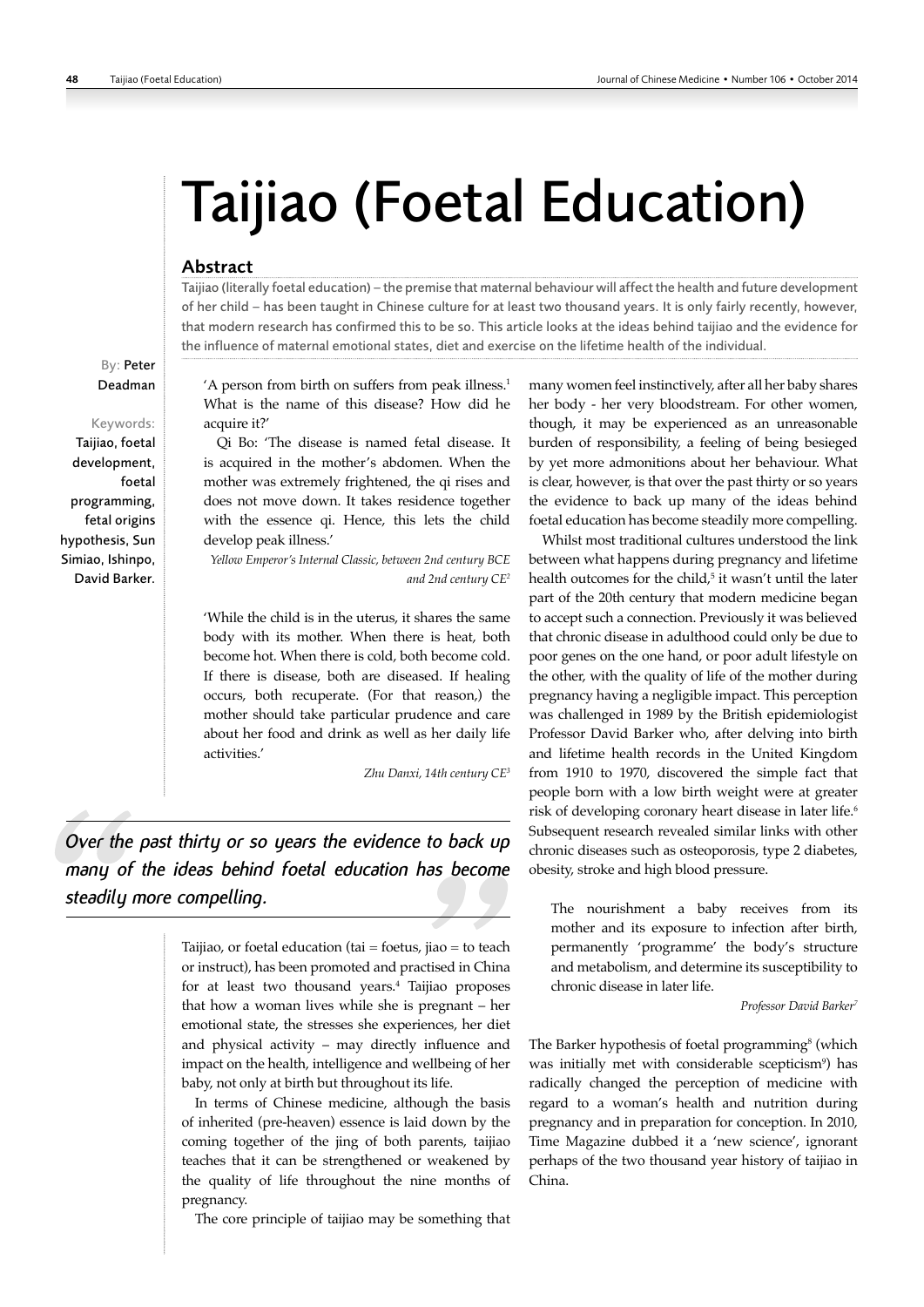In the three decades since Barker's work, there has been a much greater understanding of how not only nutrition but also physical activity and emotional events during pregnancy have potentially lifelong impacts.

## Emotions

'During the period of the first month, the blood flow is blocked and inhibited and [the pregnant woman] should not engage in strenuous activities. Her sleeping place must be peaceful and quiet and she must not be exposed to fear or alarm.'

'During the period of the second month, the child's essence is being formed inside the uterus, and [the pregnant woman] must beware of and protect herself against being alarmed.'

During the third month, 'She must avoid feelings of sorrow and grief, thought and preoccupation, fright and commotion.'

During the fourth month, she must 'quiet her body, harmonize her heart and will, and moderate her drink and food.'

*Sun Simiao, 7th century CE10*

'The most important thing for a pregnant woman's psyche is to always have a peaceful state of mind. If her heart and mind are not peaceful it brings harm to her body and is harmful for the fetus. The harm brought by anxiety is the greatest.'

*Song Jiazhao 193611*

Alongside the general advice that a woman should try to maintain a calm, peaceful frame of mind, free from anxiety and agitation, early taijiao teachings included much that seems hard to achieve, oppressive and sometimes absurd. Examples include always sitting up straight, eating only regularly-shaped food and avoiding seeing 'horrific sights' and 'revolting colours', hearing 'obscene sounds' and speaking 'perverse words'.

During the third month, she was advised to 'see kings and dukes, empresses and concubines, princesses, and beauties, but not hunchbacks, dwarfs, repulsive looking or emaciated people, and monkeys,<sup>12</sup> In order to ensure a beautiful child, she should 'handle objects made of white jade and observe peacocks', and for a virtuous and capable child should read, 'poems and enlightening books'.<sup>13</sup>

During the 1930s, when there was a significant taijiao revival in Republican China, women were even advised to avoid reading popular fiction and going to the cinema.<sup>14</sup>

Yet not all taijiao advice was as demanding. Consider the 10th century *Ishinpo's*15 rather appealing advice on desirable behaviour in late pregnancy: 'In the ninth month, [Have the mother] drink wine and eat sweets, loosen her belt and act aloof. Have people wait on her.'

## The evidence

However directive traditional taijiao advice might appear, what is striking is how accurately observant it was on the effects of emotional stress during pregnancy. A 2007 review of the available evidence16 published in the *Journal of Child Psychology and Psychiatry* concluded that if a mother is stressed during pregnancy, her child is substantially more likely to experience emotional or cognitive problems such as anxiety, attentional deficit hyperactivity disorder (ADHD) and delayed language development. These effects were independent of whether or not she suffered from postnatal depression and anxiety, suggesting that it was emotional conditions during pregnancy that were crucial. The study further suggested that a woman's difficulties with a partner were likely to be a particularly powerful emotional factor.

'If the husband treats his wife the same as always and does not give her special psychological comfort and tender care, or if he goes to the extent of feeling as if the home is unpleasant and seeks pleasures elsewhere because his wife is sick in pregnancy, or if he is not happy with his wife and gets mad at her, this [behaviour] is enough to make the pregnancy agitated or troublesome, directly influencing the fetus.'

*Yun Qin, 193717*

A literature review also carried out in 200718 found that maternal depression and anxiety affected foetal and neonatal wellbeing and behaviour, as well as contributing to more difficult pregnancies and labour, while a further study found that prenatal maternal anxiety was associated with sleep difficulties in children aged six to 30 months.<sup>19</sup>

The seventh century quotations from Sun Simiao given above form part of the traditional advice to women regarding behaviour through each of the nine months of pregnancy. What is striking is that it is only in the early months that the focus is on emotional life, suggesting that she should try to remain free from anxiety, fear and stress. Later in pregnancy, attention shifts to diet and exercise.

There is some interesting confirmatory evidence for this. A 2004 study20 found that anxiety occurring in the earlier stages of pregnancy (12 to 22 weeks) was associated with increased ADHD and anxiety symptoms in children when they reached the ages of eight and nine. These effects were more significant than when the mother's anxiety occurred later in pregnancy (at 32 to 40 weeks). Another 2004 study<sup>21</sup> found that anxiety around 18 weeks, but not at 32 weeks, was associated with mixed handedness (neither left nor right-handed), a predictor of behavioural, mental and developmental problems such as language difficulties and ADHD symptoms in childhood, persisting into adolescence. A 2008 study found that the risk of schizophrenia and related disorders was raised in children whose mothers experienced the death of a close relative during the first trimester, but not the second and third trimesters,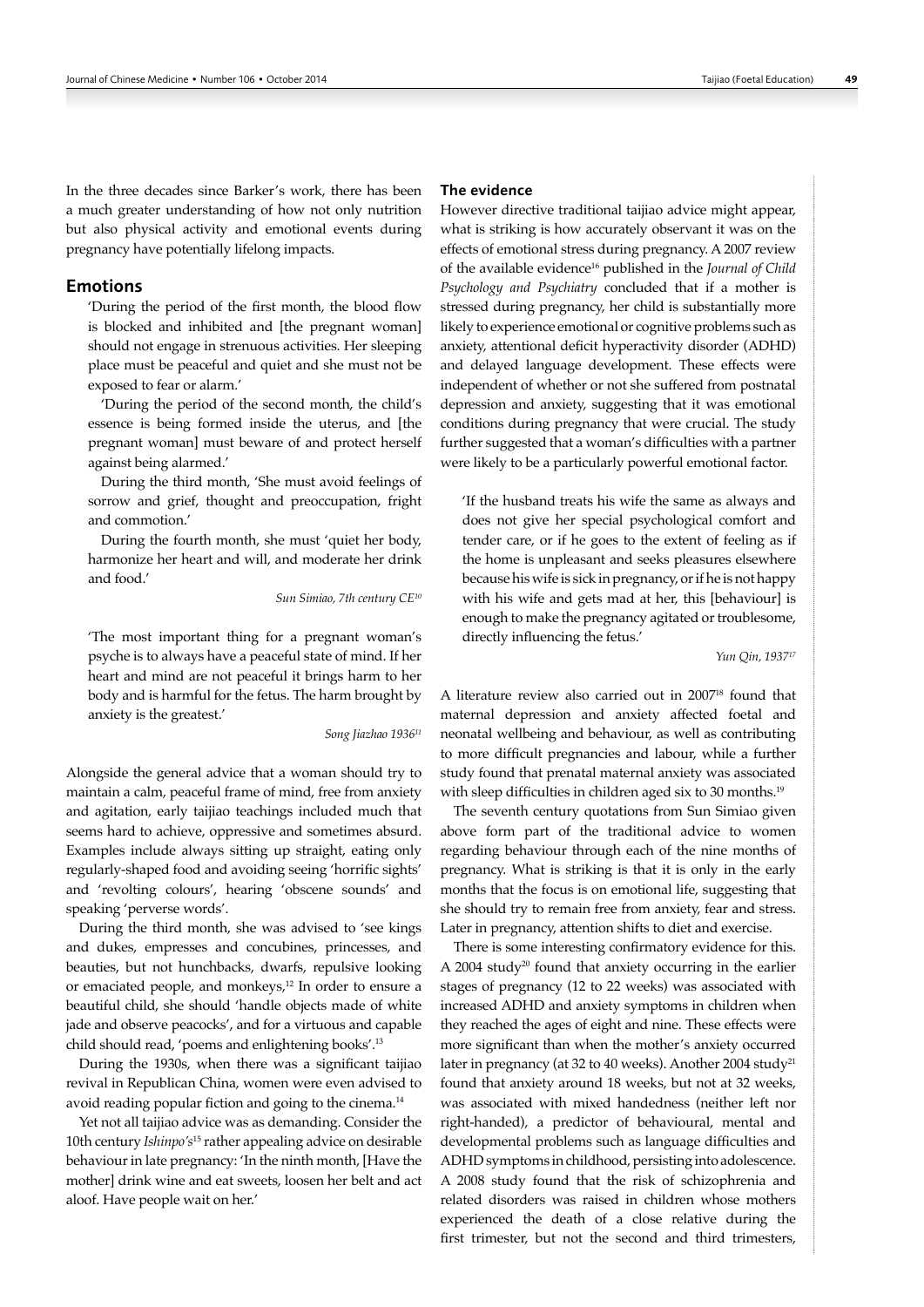of pregnancy.<sup>22</sup> A 2009 study into the effects of a major traumatic incident (the Quebec ice storm of 1998) reported observable effects on children's fingerprint ridge counts (of a type commonly found in people with schizophrenia), reflecting disruptions in foetal development in weeks 14 to 22 (when fingerprints develop) $^{23}$  A 2010 study confirmed the possibly greater effects of early pregnancy anxiety by finding decreased brain matter densities in six to nine yearold children whose mothers suffered anxiety at 19 weeks, with no significant effect of anxiety at 25 and 31 weeks.<sup>24</sup>

Even the 1930s advice to pregnant women not to go to the cinema is echoed in a 2008 study.<sup>25</sup> One hundred and thirty seven women at 32-weeks of pregnancy watched an 'emotionally evocative labor and delivery documentary'. Both their own and their foetuses' physiological responses were noted. Unsurprisingly there was a relationship between the two, and the foetuses of women who reacted more strongly to the graphic birth scene also showed a greater reaction. More surprisingly, those babies who responded intensively to the video were observed to demonstrate more irritable behaviour at six weeks of age.

A 2013 review of many different studies into the effect of maternal stress in pregnancy coined a new term that mirrors the ancient Chinese 'foetal education'. The 'fetal origins hypothesis', was defined as the idea, 'that prenatal environmental exposures — including maternal psychological state–based alterations in in utero physiology — can have sustained effects across the lifespan'.<sup>26</sup>

It is worth emphasising that 'maternal stress' is a catchall term and can vary from mild everyday stresses to severe ones such as bereavement, physical or emotional abuse, other acute family problems, severe poverty, acts of war and natural disasters. All have been shown to have effects on the foetus, with resultant changes in childhood development and behaviour.

*When dietary deprivation is extreme it has even been shown to have effects across more than one generation.*

> In relation to everyday stresses, however, it is worth mentioning a  $2006$  study<sup>27</sup> that looked at the effect of maternal anxiety mid-term on children at the age of two. Expecting to show negative outcomes, the study team was surprised to find the opposite. Children of mothers who had reported anxiety during pregnancy had better, not worse, motor and mental scores. Looking deeper, they found the mothers (described as well educated and financially stable women) had reported only moderate, not severe, anxiety. If the findings of this study are replicated,<sup>28</sup> it might demonstrate that stress in pregnancy follows a j-shaped curve pattern, a so-called hormetic response, where a small dose of a toxic substance or event is actually

beneficial, stimulating the organism, and only when that dose is exceeded does it become harmful.

#### Diet

'In the sixth month of pregnancy, [the fetus] begins to receive the essence of metal and uses it to develop its sinews … It is appropriate for her to eat the meat of birds of prey and wild beasts. This is what is called transforming the interstices and stitching together the sinews to nourish their strength and harden the back and spinal column … During the sixth month, the child's mouth and eyes are developing. Have [the pregnant woman] balance the five flavors and eat sweets and delicacies, but do not allow her to overeat.' *Sun Simiao, 7th century CE28*

Whilst it may seem obvious that maternal diet during pregnancy would have an impact on the later health of the child, it is only fairly recently that the evidence to demonstrate this has been gathered. It is not so long ago, after all, that cigarettes and alcohol were proven to be harmful to unborn babies.

Professor David Barker's discovery of the long-term health implications of low birth weight have been mentioned above. In fact, when dietary deprivation is extreme it has even been shown to have effects across more than one generation. Studies on women who were pregnant during the terrible Dutch Hunger Winter of 1944-45, when food intake was reduced to 500 to 1500 calories a day, not only found that their children were more likely than normal to be hospitalised for major affective disorder (for example depression, bipolar disorder or anxiety), especially when the pregnant women were exposed to famine during their third trimester, $30$  but that some of the effects of the famine – in this case chronic physical disease – were found in the next generation down the line, i.e. the children of those born during and soon after the famine.<sup>31</sup>

But it is not only underweight babies that may have lifelong health problems. A 2013 Australian study<sup>32</sup> demonstrated an association between maternal consumption of junk foods and maternal obesity with high subsequent birth weight. Maternal obesity and high infant birth weight, in this case defined as over four kilos, is known to be associated with the future risk of adverse health consequences. For example, a 2013 study into over 37,000 pregnancies and birth records dating from 1950 found that maternal obesity was associated with an increased risk of early death from cardiovascular disease in adult offspring.<sup>33</sup>

The fact that both underweight and overweight babies may face later health problems illustrates some of the complexities of studying diet in pregnancy. Of course it is not surprising in itself that being both under- and overweight can have negative effects, but the underlying causes may be quite varied. For example, when there is nutritional deprivation during only one part of the pregnancy, or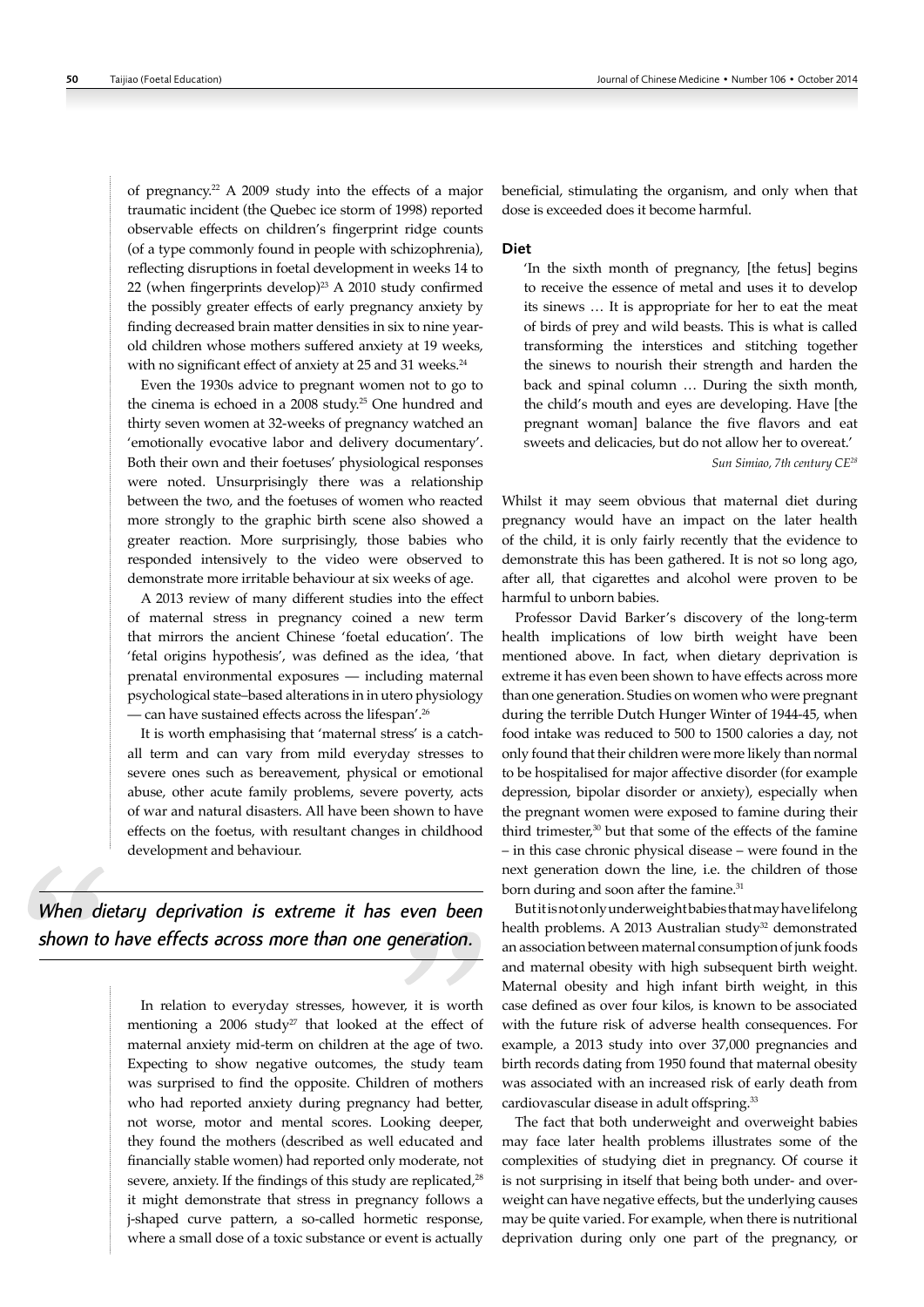during pregnancy but not after birth, or during some part of early childhood, there may be problems adapting to increased nutrition when it does, perhaps suddenly, become available.34 This helps explain the apparent paradox that adults whose mothers were pregnant during the Dutch famine, demonstrated higher rates of obesity than those conceived before or after it.35,36 In another example, when mothers ate low levels of carbohydrate during pregnancy, it was found to lead to greater obesity in their children between the ages of six and nine, irrespective of birth weight or how thin or fat the mother was. It is thought that this may reflect an epigenetic response, where the baby alters its DNA based on what it expects its birth environment to be (in this case low levels of carbohydrate), and the way its cells process fat is therefore altered.<sup>37</sup>

Studies of the effect on the foetus of inadequate diet during pregnancy are also complicated by the fact that reserves will be drawn from the mother's body whenever possible so that it might be her, rather than the child, who is injured.

Apart from overall food availability, deficiency or excess of specific nutrients and toxins can impact on foetal and child health and development. Since the 1960s it has been known that adequate folic acid consumption before and after conception can help protect against congenital malformations such as spina bifida,<sup>38</sup> as well as foetal growth retardation. Low maternal consumption of essential fatty acids during pregnancy is linked to lower birth weight and reduced cognitive and motor function, while foetal exposure to environmental toxins such as PCBs and methylmercury is linked to neurocognitive deficits.<sup>39</sup>

Much of this information is well known, and many mothers, where resources allow, will try to follow a healthy, varied and nutritious diet during pregnancy, based as far as possible on natural and organic foods.

#### Exercise

In the seventh month, 'Have [the pregnant woman] tax her body and shake the limbs; do not allow her to be solid and motionless; make her engage in physical activities and bend and stretch, all in order to make the blood and qì flow.'

*Sun Simiao, 7th century CE40*

Opinions on whether or not women should exercise while pregnant have fluctuated over the centuries. It seems probable that for most of human history, pregnant women – being essentially young and strong adults – continued to work throughout their pregnancy at tasks (farming, water gathering, clothes washing etc.) that many of us would find physically challenging today. Indeed, the advantages of remaining vigorous during pregnancy seem to have long been recognised. The biblical book of Exodus suggests that Hebrew slaves had easier births than their indolent Egyptian mistresses: 'And the midwives said unto Pharaoh, because the Hebrew women are not as the Egyptian women; for

they are lively, and are delivered ere the midwives come in unto them'.41 Similar observations were made during Tudor and Stuart times in England (15th to 17th centuries). Rich and respectable women were observed to experience more

*The advantages of remaining vigorous during pregnancy seem to have long been recognised.* 

painful and dangerous childbirths than working women, a profitable state of affairs for the medical practitioners who therefore had to attend to them. Seventeenth and 18th century medical opinion encouraged cautious exercise, though it advised women against any excessive exercise such as horse-riding, brushing their own hair (to avoid straining the ligaments of the womb) or any circulating movements of the arms (to avoid strangulation of the baby by its umbilical cord). In Victorian times, however, women of higher status were distinguished from their physically strong and active inferiors by their delicate constitutions and inactive lifestyles – and exercise during pregnancy was frowned upon.42 Warnings against excessive exercise continued into the 20th century and until very recently women were still being told to bed-rest in cases of problem pregnancies, despite lack of evidence of its benefits and some evidence of its harm.<sup>43,44</sup>

In recent years, in this exercise-conscious age, all this has changed and women are advised to exercise appropriately throughout pregnancy to maintain their own health and fitness, to reduce fatigue, varicosities and swelling of the extremities,<sup>45</sup> reduce levels of insomnia, stress, anxiety and depression,<sup>46</sup> and achieve better pregnancy outcomes and shorter labours.47,48

Evidence for the beneficial effects of exercise on the babies of pregnant women, however, is fairly recent. A number of studies have found that women who exercise during pregnancy train not only their own hearts but those of their baby too (resulting in reduced heart rate and increased heart rate variability<sup>49</sup>). In a 2013 study, women were asked to exercise moderately, three times a week for 20 minutes at a time during their second and third trimesters. Compared to other women who did not exercise, the babies of those who did showed greater brain maturity at eight to 12 days after birth.50 Another 2013 study of women exercising for 55 minutes three times a week from weeks 10 to 38, resulted in women halving their chance of giving birth to a high birth weight (over four kilos) baby.<sup>51</sup>

## Modern taijiao

The earliest taijiao tradition, dating back two thousand years, was directed at ensuring not only a healthy but also a morally upright child, and this same approach was evident in the revival of taijiao in 1930s China.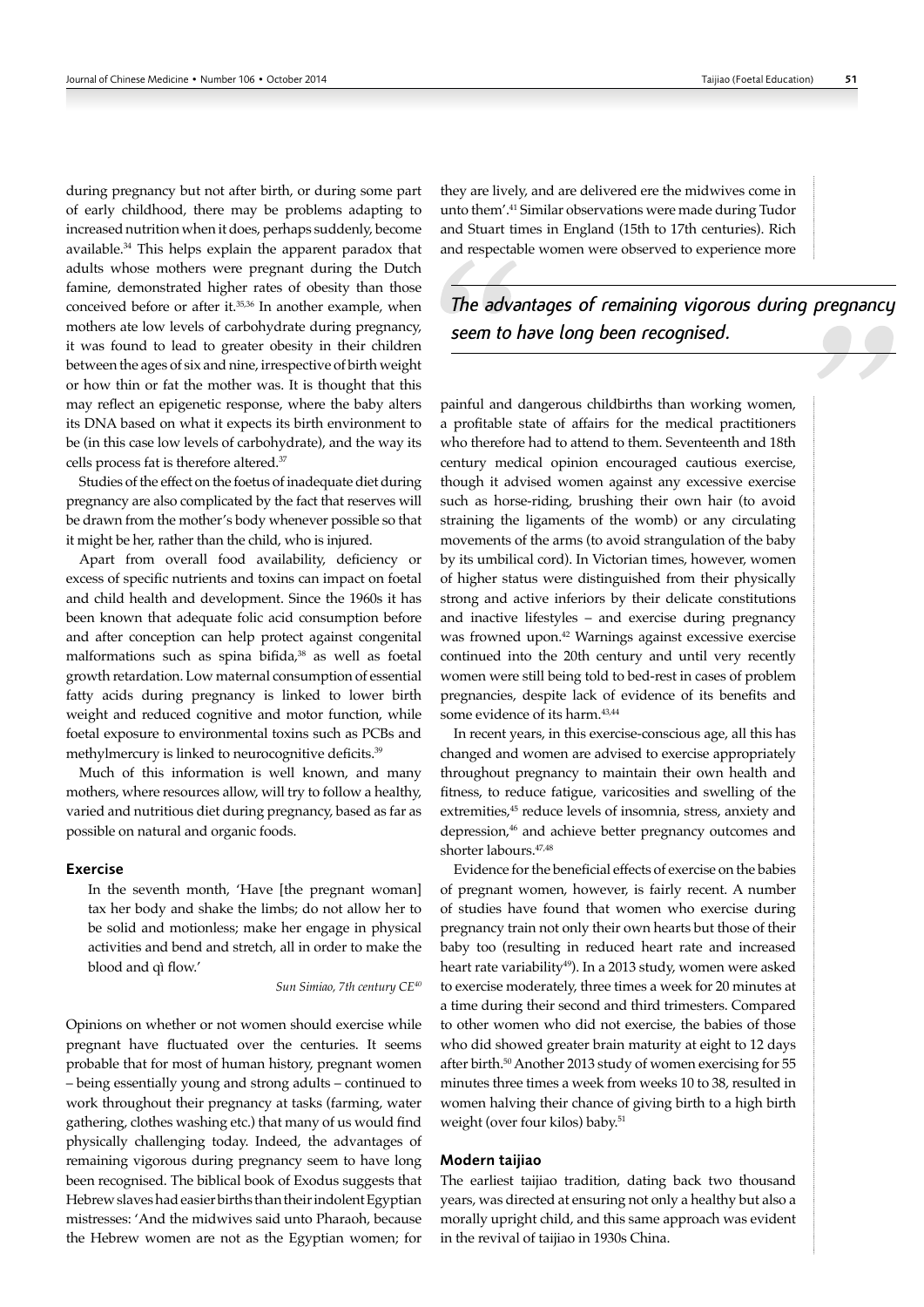'If for the 280-day period the pregnant woman knows how to take good care of herself, and the people around her also pay attention to her well being, then she can have the virtuous son or daughter that she hopes for.'

*Song Jiazhao 193652*

The late 20th century, however, saw a shift in focus both in China and in the West as ideas of foetal education began to spread more widely. In Beijing and in New York, parents are now talking to their unborn children, playing them Mozart (a child prodigy himself) and other classical composers, and buying into special education programmes designed to stimulate their foetuses with beneficial sound, light and movement. Websites teach how to 'increase your baby's chances of being smart from womb to birth',53 or how to kick-start the learning of native and foreign languages.<sup>54</sup> In China these programmes might even include recordings of exemplary essays and speeches.

*The idea that every thought, every choice, every experience a woman has might affect her unborn child is an enormous responsibility to bear.* 

> There seem to be two main aims behind the modern taijiao phenomenon. One is simply to let a baby know that it is loved, with the aim of producing a secure and emotionally balanced child. The other is more hard-headed – to raise the child's intelligence and to start its education as early as possible. This second aim is especially important in China where children and young people face intense competition to secure a good education, a well-paid job, elevated status and a successful, financially secure future. Anything that can be done to steal a march on a child's peers is thought to be worth investing in – especially when, as a result of China's one child policy, single children are expected to bear the brunt of supporting both their aged parents.

# Conclusion

Tiajiao, foetal education, foetal programming – whatever name is given to it – presents challenges of all kinds to pregnant women and to wider society. If, as seems to be the case, emotional and physical stresses during pregnancy can affect the lifetime health of a child, then the implications are profound – both personally and socio-politically.

On a personal level, the idea that every thought, every choice, every experience a woman has might affect her unborn child is an enormous responsibility to bear. For some women, in some circumstances, it might present a welcome challenge – to spend the nine months of pregnancy cultivating inner wellbeing and calmness, eating well, exercising, meditating or doing yoga, communing with her child and so on. For others, it risks inducing waves of guilt and anxiety, especially when the leisure and resources to do

this are unavailable.

As Margaret Oates, a consultant in prenatal psychiatry, has written, 'The modern Western pregnant woman must not drink more than four cups of coffee a day, drink alcohol, smoke cigarettes, change cat litter trays, eat soft cheese, uncooked eggs or packaged salads or go into the lambing sheds. They should not work too hard or too long, nor at night or be ambivalent about their pregnancies. Now it seems they must not become anxious either.'<sup>55</sup>

In the end, we can all only do our best and will inevitably fail in some way. Mothers (and fathers) know this and have been reassured over the years by the words of Donald Winnicott, the psychoanalyst and paediatrician, who talked of the 'good enough mother' and 'the ordinary devoted mother … an example of the way in which the foundations of health are laid down by the ordinary mother in her ordinary loving care of her own baby'.

On a socio-political level, it is clear that strong bonds of family, friends and society as a whole are needed to support a woman during pregnancy. Social policy must therefore facilitate rather than hinder these bonds. It also has to be deeply understood that poverty, poor housing, deprived neighbourhoods, limited access to good quality food and so on all impact on maternal wellbeing. If we accept some of the ideas and evidence behind taijiao, we need to find ways to support all women to achieve the life conditions that can help them to cope better with the inevitable stresses of life and pregnancy. Such measures have to include radically different economic, social and educational policies.

*Peter Deadman is currently writing 'Live Well, Live Long', a book on the Chinese yangsheng (nourishment of life) tradition. Publication due summer 2015. Contact: peter@jcm.co.uk.*

## Endnotes

- 1 Convulsions, maybe epilepsy.
- 2 Unschuld, P (2011). *Huang Di Nei Jing Su Wen.* University of California Press, chapter 47 p.702.
- 3 Yang Shou-zhong & Duan Wujin (1994). *Extra Treatises Based on Investigation and Inquiry: A Translation of Zhu Dan-xi's Ge Zhi Yu Lun.* Blue Poppy Press: Boulder Colorado, p.24.
- 4 According to Nicole Richardson, it is first mentioned in the early Han dynasty *Da Dai Liji (Senior Dai's Book of Rites)* and later in Liu Xiang's 1st century BCE *Biographies of Exemplary Women*: see Richardson, N (2012). "The Nation in Utero: Translating the Science of Fetal Education in Republican China", *Frontiers of History in China*, 7(1):4-31.
- 5 For example: 'Ay ay, for this I draw in many a tear,

And stop the rising of blood - sucking sighs, Lest with my sighs or tears I blast or drown King Edward's fruit, true heir to the English Crown.' - The pregnant Queen Elizabeth's response upon learning of her husband's imprisonment in Shakespeare's *King Henry VI* (Part 3), Act IV, Scene IV.

- 6 Barker DJP et al (1989). "Weight in infancy and death from ischaemic heart disease", *Lancet,* 9;2(8663):577-80.
- 7 Barker DJP et al (1993). "Fetal nutrition and cardiovascular disease in adult life". *Lancet* 341:938-41.
- 8 'Fetal programming implies that maternal and fetal factors that affect growth impart an indelible impression on adult organ function, including functioning of the brain and nervous system", DiPietro, J (2004). "The Role of Prenatal Maternal Stress in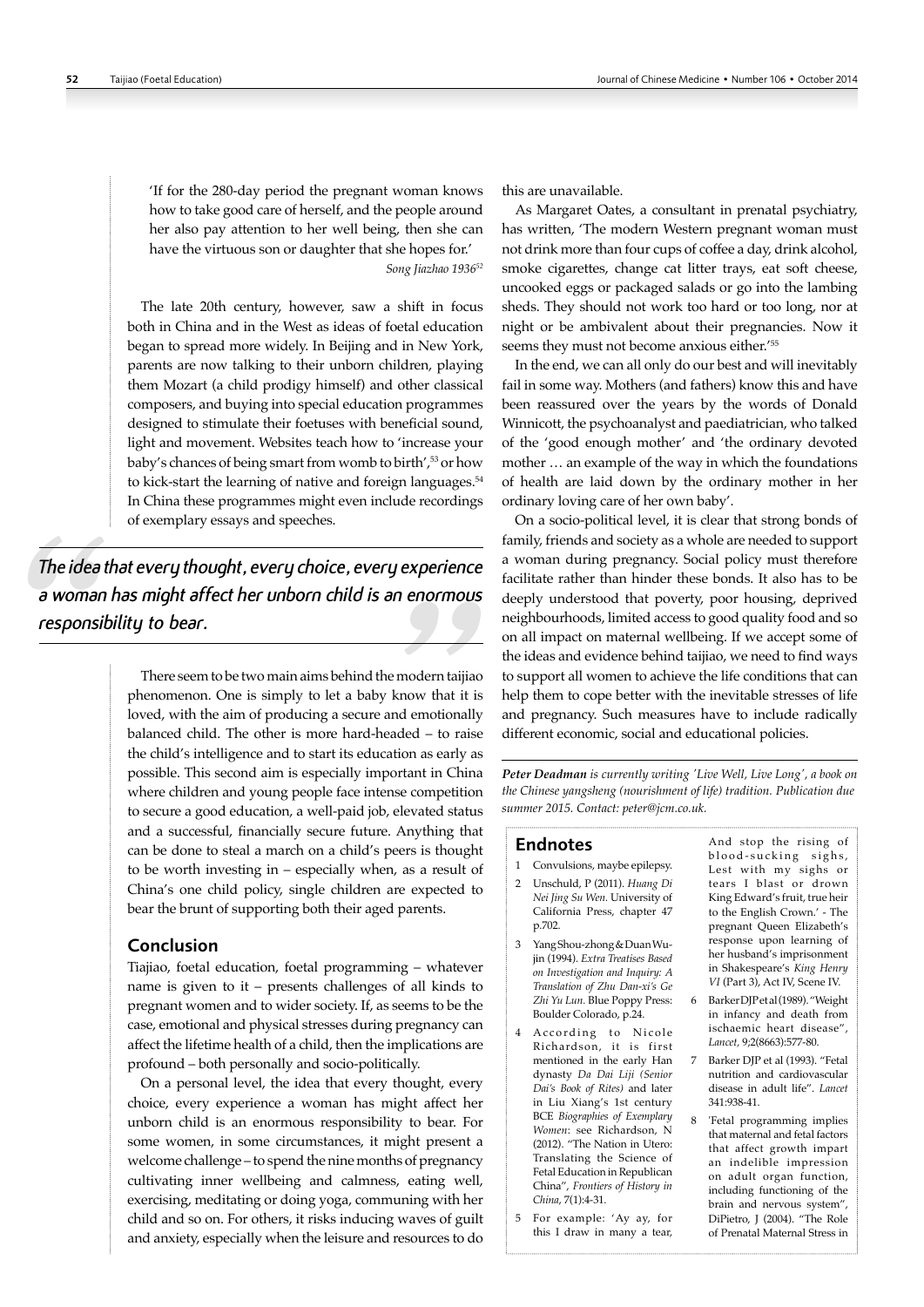Child Development", *Current Directions in Psychological Science*, 13(2): 71-74.

- Byrne, CD et al (2000). "Fetal origins of adult disease: epidemiology and mechanisms", *Journal of Clinical Pathology*, 53:822-828.
- 10 *Bei Ji Qian Jin Yao Fang vol. 2 (Essential Formulas Worth a Thousand in Gold to Prepare for Emergencies),* translation by Sabine Wilms, draft manuscript, to be published in 2015 by Happy Goat Productions <http:// www.happygoatproductions. com>
- 11 Song Jiazhao (1936). Taijiao (Fetal education). Nineteenth edition. Nixue congshu (Women's science series). Shanghai: Zhonghua shuju, in Richardson, N (2012). "The Nation in Utero: Translating the Science of Fetal Education in Republican China", *Frontiers of History in China,* 7(1)
- 12 The 10th century *Ishimpo*, Japan's oldest surviving medical text, is based on the Sui dynasty (581-618 CE) Chinese text *Bing Yuanhou lun (Prescriptions and Methods from the Heart of Medicine)*, 10th century. This passage was translated by Sabine Wilms.
- 13 *Zhubing Yuanhou Zonglun (General Treatise on the Causes and Symptoms of Disease)* by Chao Yuanfang 550-630CE.
- 14 The 1930s taijiao revival has been criticised for its patriarchal attitudes to women (asserting that their excessively emotional nature was due to their unique reproductive system) and for the whiff of eugenics in considering taijiao as a tool to improve the Chinese race. For example Michael Lackner in *Mapping Meanings: The Field of New Learning in Late Qing China* (Brill, 2004) quotes a 1931 text: 'As for the matter of fetal education, its purpose is not just to make sure that the fetus receives good influences: it also has an extremely important significance for the evolution of the human races'; other texts from the same period discuss such things as 'the preservation of the race'.
- 16 Talge, NM (2007). "Antenatal maternal stress and longterm effects on child neurodevelopment: how and

15 See endnote 10.

why?", *Journal of Child Psychology and Psychiatry*, 48(3-4):245–261 17 Yun Qin. 1937. "Renshen zhong de weisheng yu taijiao" (Hygeine during pregnancy

and fetal education), quoted in Lackner, M & Vitinghoff, N. (2004). *Mapping meanings: the field of new learning in late Qing China. Brill: Leiden,* p.673.

- 18 Alder, J (2007). "Depression and anxiety during pregnancy: A risk factor for obstetric, fetal and neonatal outcome? A critical review of the literature", *Journal of Maternal-Fetal and Neonatal Medicine, 20(3):189-209..*
- 19 O'Connora, TG (2007). "Prenatal mood disturbance predicts sleep problems in infancy and toddlerhood", *Early Human Development*, 83(7):451-8.
- 20 Van den Bergh, BR et al (2004). "High antenatal maternal anxiety is related to ADHD symptoms, externalizing problems, and anxiety in 8- and 9-year-olds", *Child Development*, 75(4):1085-97.
- 21 Glovera, V (2004). "Antenatal maternal anxiety is linked with atypical handedness in the child", *Early Human Development*, 79(2):107-18.
- 22 Khashan, AS et al (2008). "Higher risk of offspring schizophrenia following antenatal maternal exposure to severe adverse life events", *Archives of General Psychiatry*, 65(2):146-52
- 23 King, S et al (2009). "Prenatal maternal stress from a natural disaster predicts dermatoglyphic asymmetry in humans", *Development and Psychopathology*, 21(2):343-53.
- 24 Buss, C et al. (2010). "High pregnancy anxiety during midgestation is associated with decreased gray matter density in 6-9-year-old children", *Psychoneuroendocrinology,* 35(1):141-53.
- 25 DiPietro, JA et al (2008). "Prenatal origins of temperamental reactivity in early infancy", *Early Human Development*, 84(9):569- 75.
- 26 Kinsella, MT (2009). "Impact of Maternal Stress, Depression & Anxiety on Fetal Neurobehavioral Development", *Clinincal Obstetrics and Gynecology,* 52(3):425–440.
- 27 DiPietro, JA et al (2006). "Maternal psychological distress during pregnancy in relation to child development at age two", *Child Development*, 77(3):573–587.
- 28 The lead author herself points to a study with opposite findings: Bergman, K et al (2007). "Maternal stress during pregnancy predicts cognitive ability and fearfulness in

infancy", *Journal of the American Academy of Child & Adolescent Psychiatry*, 46(11):1454-63. 29 See endnote 10.

- 30 Brown, AS et al (2000). "Further evidence of relation between prenatal famine and major affective disorder", *American Journal of Psychiatry*, 157(2):190-5.
- 31 See endnote 10.
- 32 Wen, LM et al (2013). "Maternal "Junk Food" Diet During Pregnancy as a Predictor of High Birthweight: Findings from the Healthy Beginnings Trial", *Birth,* 40: 46–51.
- 33 Reynolds, RM (2013). "Maternal obesity during pregnancy and premature mortality from cardiovascular event in adult offspring: follow-up of 1 323 275 person years", *British Medical Journal,* 347:f4539
- 34 'If the mother has an inadequate diet then it signals the baby that the living condition in the long term will be impoverished. Consequently the baby adapts by changing its body size and metabolism to prepare for harsh conditions of food shortages after birth … When the living environment switches from the condition of malnutrition to a society of abundant supply of nutrients, this exposes the baby to a bountiful environment that goes against what its body is designed for and this places the baby at a higher risk of adult diseases later in adulthood. By the same token, if the fetus growing in the womb of a healthy mother is exposed to prolonged famine after birth, the infant would be less adaptive to the harsh environment than low birth weight babies." From 'Prenatal Nutrition', *Wikipedia.*
- 35 Ravelli, GP et al (1976). "Obesity in young men after famine exposure in utero and early infancy", *New England Journal of Medicine,* 295(7):349-53.
- 36 Ravelli, AC et al (1999). "Obesity at the age of 50 y in men and women exposed to famine prenatally", *American Journal of Clinical Nutrition,* 70(5):811-6.
- 37 Godfrey, KM et al (2011). "Epigenetic gene promoter methylation at birth is associated with child's later adiposity," *Diabetes*, 60(5):1528-34.
- 38 Shaw, GM et al (1995). "Periconceptional vitamin use, dietary folate, and the occurrence of neural tube defects", *Epidemiology*, 6(3):219– 26.
- 39 Perera, F et al (2006). "Children's environmental health

research - highlights from the Columbia Center for Children's Environmental Health", *Annals of the New York Academy of Sciences*, 1076:15–28.

- 40 See Endnote 10.
- 41 *Old Testament,* Exodus 1:19. 42 Rankin, J et al (2000). "An Historical Overview of Physical Activity and Childbirth". *British Journal of Midwifery* 8:12:761–764.
- 43 See endnote 10.
- 44 There is currently little evidence for bed rest in women at high risk of miscarriage or those who have had a threatened miscarriage improving the outcome of the pregnancy. In view of the potential negative consequences of bed rest in terms of increased risk of thromboembolic disease, muscle atrophy, depression and loss of productivity, bed rest cannot be currently recommended routinely.' *Cochrane Quality and Productivity Topics* by NICE.
- 45 Wallace, AM et al (1986). "Aerobic exercise, maternal self-esteem, and physical discomforts during pregnancy", *Journal of Nurse-Midwifery,* 31(6): 255-62.
- 46 Clapp, JF et al (1992). "Exercise in pregnancy", *Medicine & Science in Sports & Exercise* 24:S294-300.
- 47 Sternfeld, B. (1997). "Physical activity and pregnancy outcome: review and recommendations," *Sports Medicine*, 23:33-47.
- 48 Wolfe, LA et al (1989). "Prescription of aerobic exercise during pregnancy", Sports Medicine, 8:273-301.
- 49 See, for example, May, EL (2010). "Aerobic exercise during pregnancy influences fetal cardiac autonomic control of heart rate and heart rate variability", *Early Human Development*, 86(4):213–217.
- 50 Labonte-Lemoyne, E at al. (2013) 'Foetal brain development is influenced by maternal exercise during pregnancy', presented at Neuroscience 2013 meeting, Montreal.
- 51 Barakat, R et al (2013). "Exercise during pregnancy and gestational diabetes-related adverse effects: a randomised controlled trial", *British Journal of Sports Medicine*, 47(10): 630.
- 52 Song, Jiazhao (1936). *Taijiao* (Fetal education). Nineteenth edition. Nixue congshu (Women's science series). Shanghai: Zhonghua shuju. Trans. Richardson, N (2012). In "The Nation in Utero: Translating the Science of Fetal Education in Republican China", *Frontiers*